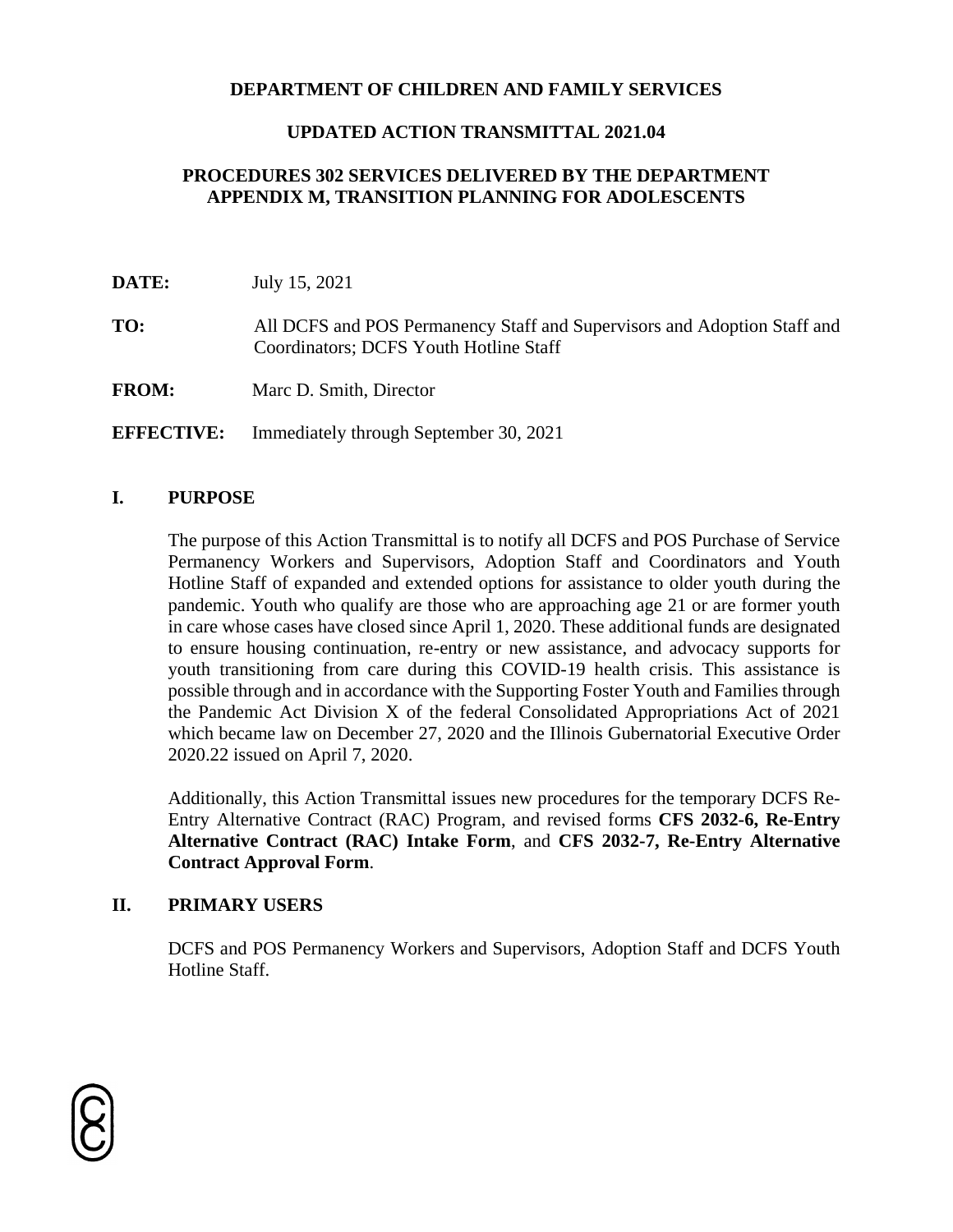### **III. INSTRUCTIONS**

DCFS and POS Permanency Staff and Supervisors and Adoption Staff and Coordinators and DCFS Youth Hotline Staff should discuss all available options for assistance through the pandemic with youth who are aging out of care and who were formerly in care, while the provisions remain in effect. Other Department supports including, but not limited to, the Scholarship Program, Employment, Job Training and Apprenticeship Program (EJTAIP), and Supporting Emancipated Youth Services Program (SEYS) are options in addition to the expanded programs listed below and should be included in discussions with youth.

#### A. **OPTION 1: REMAIN IN CARE**

**Eligibility:** Youth who will turn 21 through September 30, 2021 may elect to stay in their DCFS paid placement [Independent Living (ILO), Transitional Living Program (TLP), Foster Home Specialized (FHS), Therapeutic Foster Home (TFH), Foster Home Boarding DCFS (FHB), Foster Home Private Agency (FHP), Institution Private Agency (IPA), Group Home (GRH), Home of Relative (HMR), Home of Fictive Kin (HFK)] or in a POS Agency-managed placement through September 30, 2021 unless extended by Illinois Gubernatorial Executive Order or Supporting Foster Youth and Families through the Pandemic Act Division X of the federal Consolidated Appropriations Act of 2021.

**Benefits:** Youth will be able to remain in a safe, stable living arrangement with casework support, financial support and Department support services through September 30, 2021.

**Process:** The assigned worker must send the following information to **[DCFS.CPUDCFSMailbox@illinois.gov](mailto:DCFS.CPUDCFSMailbox@illinois.gov)**:

- Youth Name
- DCFS ID
- Date of Birth (must turn 21 before September 1, 2021)
- Placement Type
- Provider Name
- Provider ID

The above information must also be sent to the DCFS Regional Administrator for youth in DCFS-managed placements, or, for cases managed by a POS Agency, to and the assigned DCFS-POS Monitor.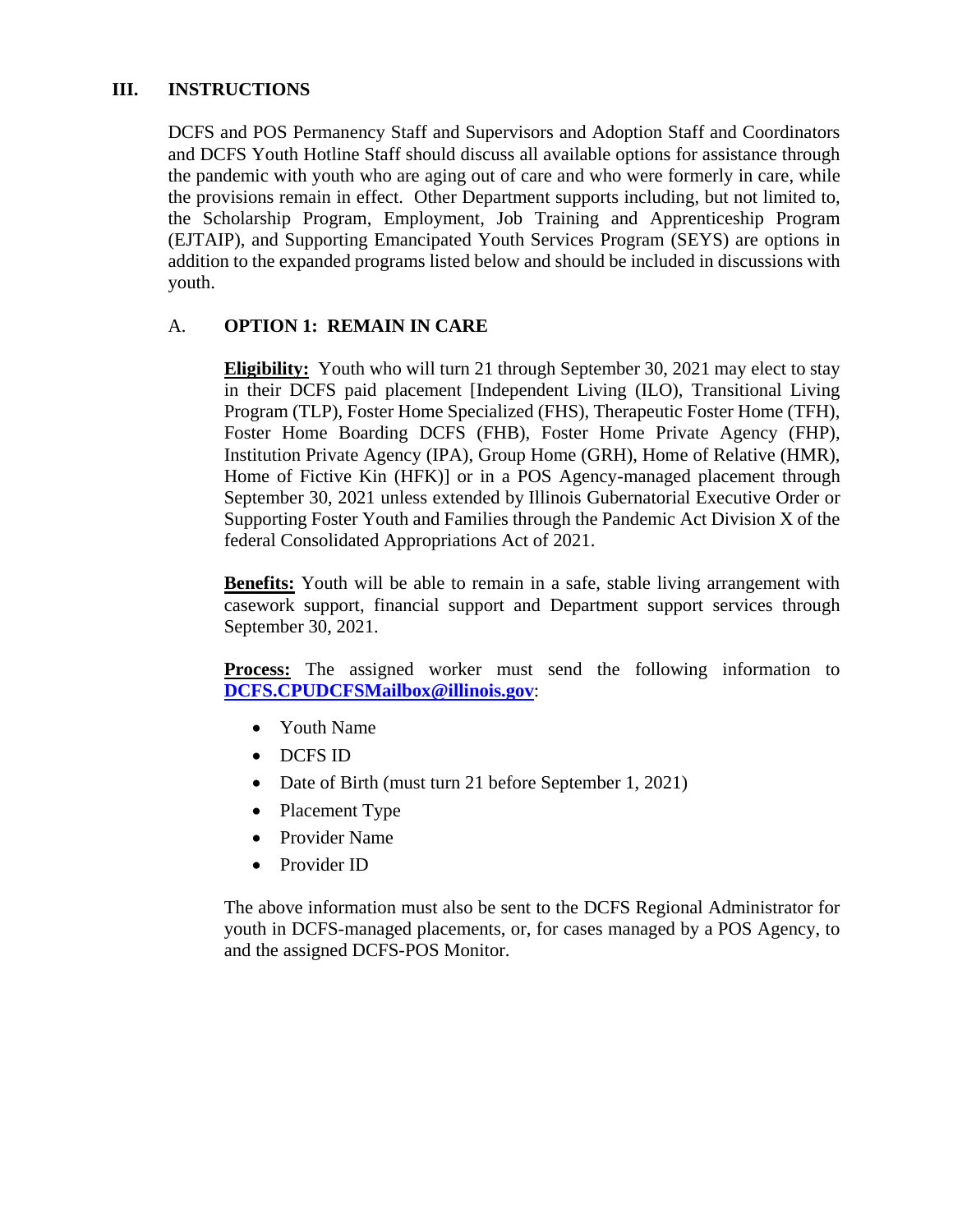B. **OPTION 2: RE-ENTRY ALTERNATIVE CONTRACT (RAC).** This option is for youth over the age of 18 whose case has closed since January 27, 2020 and who have not yet turned 22.

## **RAC Eligibility**:

- Be a former youth in care who aged-out after January 27, 2020 and on or before September 30, 2021.
- Youth in the DCFS Youth in College or Scholarship Program are not eligible for RAC funds.
- Youth are eligible for up to 12 months of payments, until their  $22<sup>nd</sup>$  birthday, whichever occurs first.
- Participate in virtual RAC meetings to update transition plan, connect to resources and reengage with DCFS supports.
- Submit a copy of photo identification (driver's license, state identification card, school or employment identification).
- Provide a current address, phone number and email address.
- Provide their social security number. This is required to obtain a provider identification and receive payment generated by the Illinois Office of the Comptroller (IOC)

## **RAC Benefits**:

Youth can receive a monthly stipend of \$312.00 from DCFS until their 22<sup>nd</sup> birthday. Payments may be backdated to July 1, 2020 or the case closure date if after July 1, 2020. Back payment may be made in one lump sum. The 12-month payment period for this program may continue up to September 30, 2022.

- The first and last payments will be prorated to July 1, 2020 or to the case closure and 22nd birthday dates.
- The payment will be made directly to the youth either via direct deposit or check.
- Upon request youth will be referred to community resources, healthcare services, and housing /advocacy. This differs from SEYS in which youth are brought back into care and have a caseworker assigned.

# **RAC Intake Process**

# **RAC Approval 30-Days Prior To Exiting Care at Age 21**

When a youth is within 30-days of exiting care the permanency worker and supervisor can authorize a RAC and send approval directly to the CPU. In these cases, a virtual RAC meeting is not required. The worker and supervisor should meet with the youth prior to exiting care and review the RAC requirements and responsibilities. Upon completion of the meeting and verification that the youth meet RAC criteria, the worker and supervisor complete, sign and date the **CFS 2032-7** and send it to the CPU.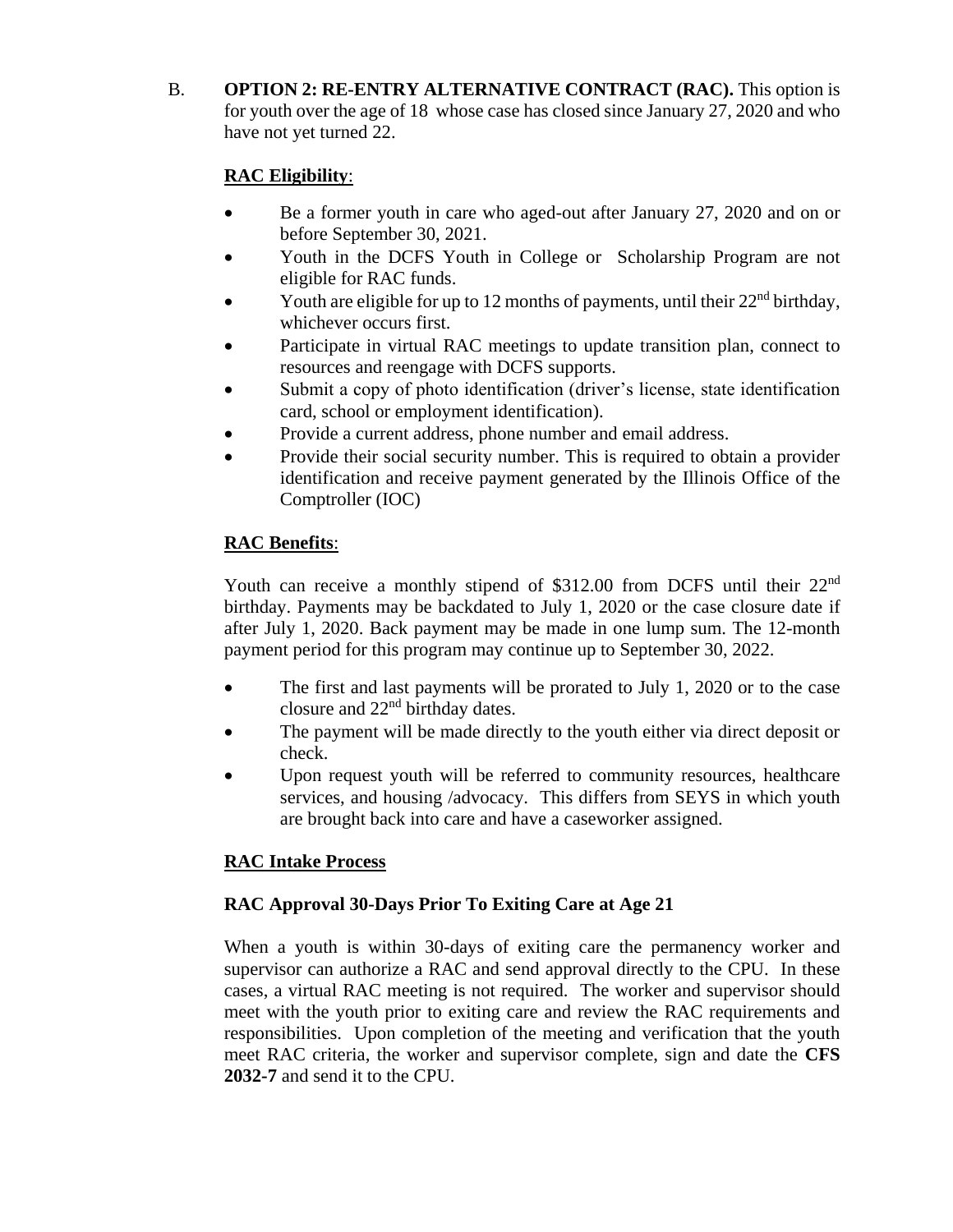### **Youth Who Have Exited Care**

- Youth request a RAC by contacting the Youth Hotline's toll-free number at 866-459-6884 during standard state business hours.
- The DCFS Youth Hotline worker will complete the **CFS 2032-6 Re-Entry Alternative Contract Intake Form** and discuss the benefits, process, and youth responsibilities for obtaining and maintaining an approved RAC.
- The Youth Hotline worker, in consultation with the Youth Hotline Supervisor or Administrator, shall make an initial determination of the youth's eligibility for RAC and other programs.

## **If the youth appears to be RAC-eligible**:

- The Youth Hotline will send the **CFS 2032-6** to Countdown to 21 (C21) Intake by the end of business on the day of the intake.
- C21 Intake will contact the youth within 48 business hours and schedule a virtual RAC Meeting. The RAC Meeting will occur within 5-business days after the intake is received from the Youth Hotline. C21 will provide to the youth a link to the meeting, facilitators name, email and phone contact.
- Upon completion of the RAC Meeting, the RAC Facilitator will inform the youth of the RAC eligibility decision.
- If the youth is determined to meet the RAC eligibility requirements, the RAC Facilitator will complete the **CFS 2032-7** and submit the case opening information from the form to the DCFS Central Payment Unit.
- The Youth Hotline will be notified of the eligibility decision following the RAC Meeting and will document the disposition in their records. CPU will email the youth with confirmation of approval, re-entry effective date, direct deposit enrollment information and anticipated monthly payment dates.

| <b>Aged-Out</b>               | <b>Eligibility Dates</b> | <b>Payments</b>                         | <b>Amounts (based on</b><br>\$312/monthly) |
|-------------------------------|--------------------------|-----------------------------------------|--------------------------------------------|
| January 27, 28, 29,<br>30, 31 | 07/01/20-01/31/21        | 7-month back dated<br>one-time payment  | EST.\$2184.00                              |
| February 2020                 | 07/01/20-02/28/21        | 8-month back dated<br>one-time payment  | Est. \$2496.00                             |
| March 2020                    | 07/01/20-03/31/21        | 9-month back dated<br>one-time payment  | Est. \$2,808.00                            |
| April 2020                    | 07/01/20-03/31/21        | 10-month-back dated<br>one-time payment | Est\$3120.00                               |
| May 2020                      | 07/01/20-04/30/21        | 11-month-back dated<br>one-time payment | Est, \$3,432.00                            |
| June 2020                     | 07/01/20-05/30/21        | 11-month-back dated<br>one-time payment | Est. \$3,432.00                            |

## **RAC Eligibility Dates and Payment Schedule & Eligibility for Youth Who Aged Out in Fiscal Year 2020, Request Re-Entry and Have an Approved RAC**

The last month is prorated based on birth date. (Example: birthday is 04/15 then last payment is for 15 days.)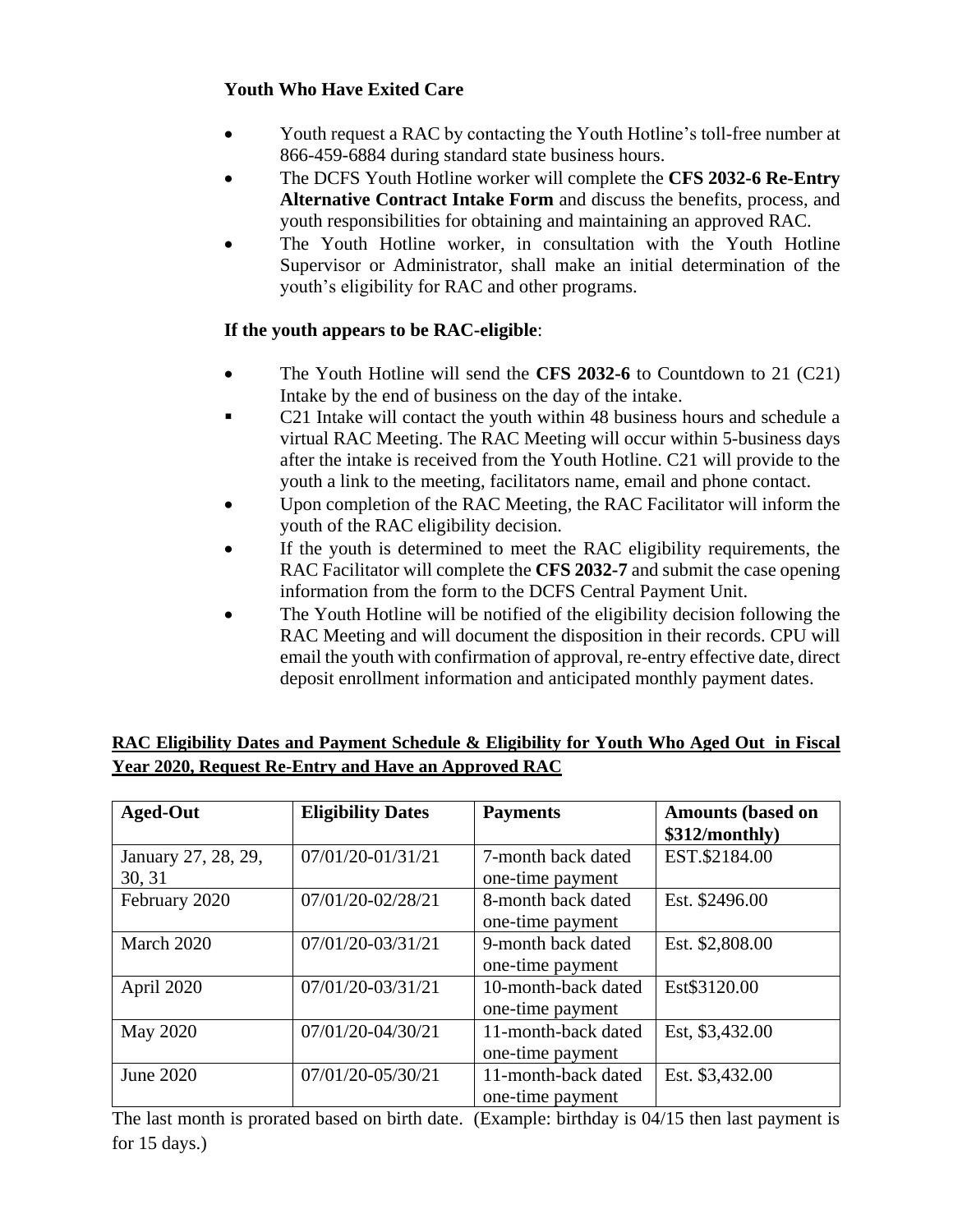## **RAC Eligibility Dates and Payment Schedule & Eligibility for Youth Who Have Aged Out or Will Age Out in Fiscal Year 2021 and 2022, Request Re-Entry and Have an Approved RAC Prior to their 22nd Birthday**

| Aged-Out @21     | <b>Eligibility Dates</b> | <b>Payments</b>                          | <b>Amount (based on</b><br>\$312.00/monthly) |
|------------------|--------------------------|------------------------------------------|----------------------------------------------|
| <b>July 2020</b> | 07/01/20-06/30/21        | Back dated one-time<br>payment & monthly | Est. \$3744.00                               |
| August 2020      | 08/01/20-07/30/21        | Back dated one-time<br>payment & monthly | Est. \$3744.00                               |
| September 2020   | 09/01/20-08/31/21        | Back dated one-time<br>payment & monthly | Est. \$3744.00                               |
| October 2020     | 10/01/20-09/30/21        | Back dated one-time<br>payment & monthly | Est. \$3744.00                               |
| November 2020    | 11/01/20-10/31/21        | Back dated one-time<br>payment & monthly | Est. \$3744.00                               |
| December 2020    | 12/01/20-11/30/21        | Back dated one-time<br>payment & monthly | Est. \$3744.00                               |
| January 2021     | 01/01/21-12/31/21        | Back dated one-time<br>payment & monthly | Est. \$3744.00                               |
| February 2021    | 02/01/21-01/31/22        | Back dated one-time<br>payment & monthly | Est. \$3744.00                               |
| March 2021       | 03/01/21-02/28/22        | Back dated one-time<br>payment & monthly | Est. \$3744.00                               |
| April 2021       | 04/01/21-03/31/22        | Monthly                                  | Est. \$3744.00                               |
| May 2021         | 05/01/21-04/30/22        | Monthly                                  | Est. \$3744.00                               |
| June 2021        | 06/01/21-05/31/22        | Monthly                                  | Est. \$3744.00                               |
| <b>July 2021</b> | 07/01/21-06/30/22        | Monthly                                  | Est. \$3744.00                               |
| August 2021      | 08/01/21-07/31/22        | Monthly                                  | Est. \$3744.00                               |
| September 2021*  | 09/01/21-08/31/22        | Monthly                                  | Est. \$3744.00                               |

The last month is prorated based on birth date. (Example: birthday is 04/15 then last payment is for 15 days.)

\*Program terminates

- Youth 18 + who aged-out of care or will age-out between July 1, 2020 and September 30, 2021 are eligible to apply for a Re-Entry Alternative Contract (RAC) and receive payments equal to 12 months as outlined in the section III. (B.) of this policy guide.
- Youth 18 + who aged out between January 27, 2020 and June 30, 2020 are eligible to apply for a Re-Entry Alternative Contract (RAC) and receive a lump sum payment as outlined in section III. (B.) of this policy guide.

\*\* aged-out refers to any youth in care who exited DCFS to self-sufficiency after turning 18.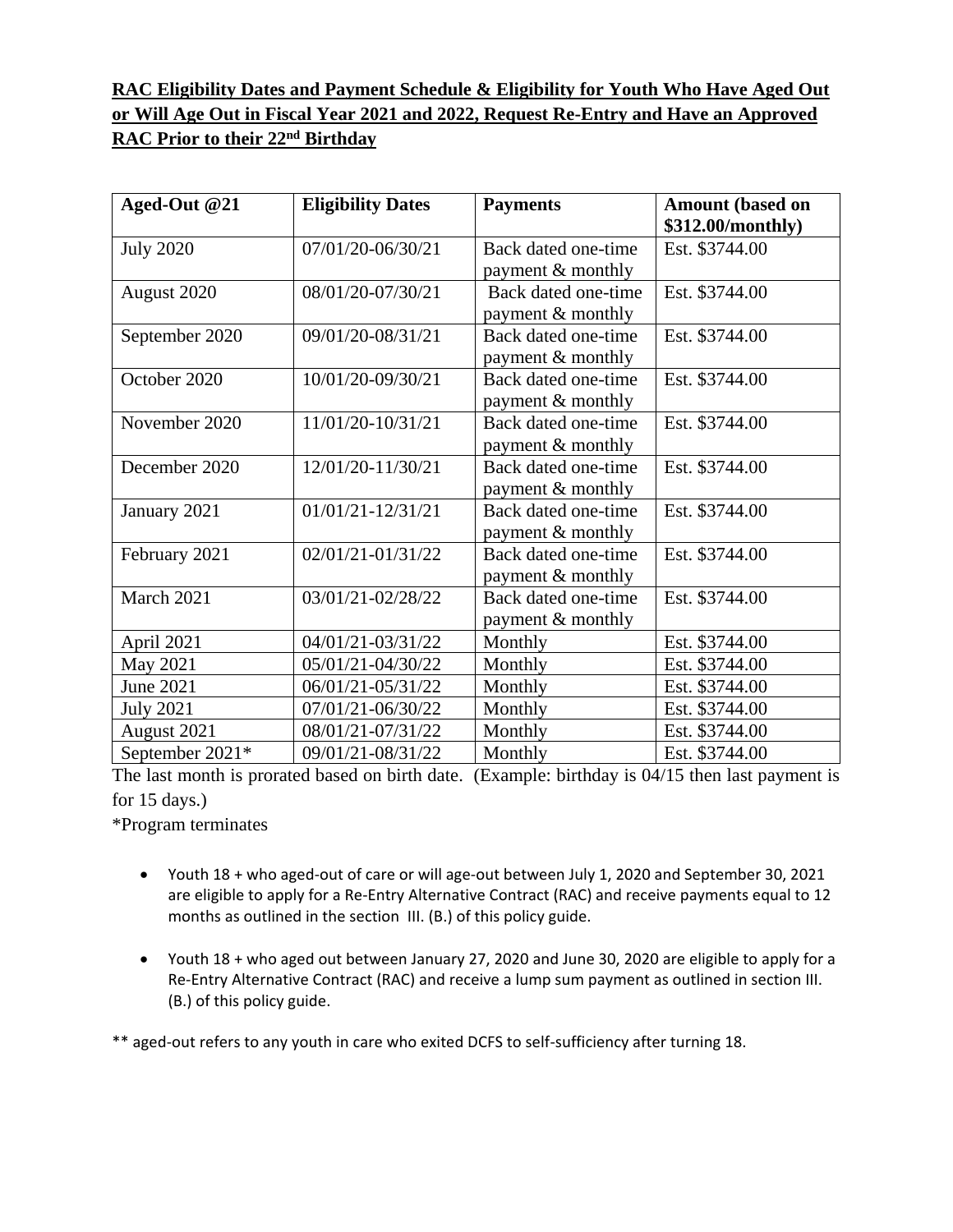### **Termination of the RAC**

The RAC will be terminated for any of the following reasons:

- A monthly RAC payment is returned to the state as "undeliverable"/ "return to sender"/"no longer at address" from the address listed on file with DCFS. Payment will be discontinued, and the youth terminated from the program if the youth does not provide an updated address within 30-days of a return check.
- The youth is sentenced to the Department of Corrections or being held in a County Jail system for more than 14-days.
- DCFS can terminate the RAC payments if there is evidence of misuse of the funds, fraud, and/or refusal to provide information required remain in good standing with the RAC program.

### **If the youth does not appear to be RAC-eligible or the youth does not want to participate in the RAC Program:**

- Other options will be presented to youth and appropriate referrals will be made, including a referral to the Family Advocacy Center Alumni Program closest to the youth.
- The Youth Hotline will forward the **CFS 2032-6 Re-Entry Alternative Contract Intake Form** to the DCFS YHAP Coordinator by forwarding the form to [DCFS.YHAP.Coordinator@illinois.gov.](mailto:DCFS.YHAP.Coordinator@illinois.gov)
- YHAP will confirm with the Youth Hotline receipt of the form and follow up with the youth and the Youth Hotline will document the resolution in their records.

### C. **OPTION 3**: **APPLY FOR SERVICES AVAILABLE TO FORMER YOUTH IN CARE**

Discuss other options available to youth formerly in care, and consider the pandemic-related flexibilities and expansions for:

### **Employment, Job Training and Apprenticeship Incentive Program: Refer to Action Transmittal 2021.02**

[CFS 449-2 Employment Job Training Apprenticeship Incentive Program](https://www2.illinois.gov/dcfs/aboutus/notices/Documents/CFS_449-2_Employment-Job_Training-Apprenticeship_Incentive_Program_Application_%28Fillable%29.pdf)  [Application](https://www2.illinois.gov/dcfs/aboutus/notices/Documents/CFS_449-2_Employment-Job_Training-Apprenticeship_Incentive_Program_Application_%28Fillable%29.pdf)

# **Education and Training Voucher: Expanded eligibility during COVID-19 Refer to Action Transmittal 2021.03**

[CFS 449-3 Application for Education and Training Voucher Funds](https://www2.illinois.gov/dcfs/aboutus/notices/Documents/cfs_449-3_application_for_education_and_training_voucher_funds_%28fillable%29.pdf)

#### **Supporting Emancipated Youth Services: Refer to Procedure 301.60 f)** [https://www2.illinois.gov/dcfs/aboutus/notices/Documents/Procedures\\_301.pdf](https://www2.illinois.gov/dcfs/aboutus/notices/Documents/Procedures_301.pdf)

**DCFS Tuition & Fee Waiver: Refer to Procedure 314.75** [CFS 438-A Tuition and Mandatory Fee Waiver Program \(Fillable\)](https://www2.illinois.gov/dcfs/aboutus/notices/Documents/CFS_438-A_Tuition_And_Mandatory_Fee_Waiver_Program_%28Fillable%29.pdf)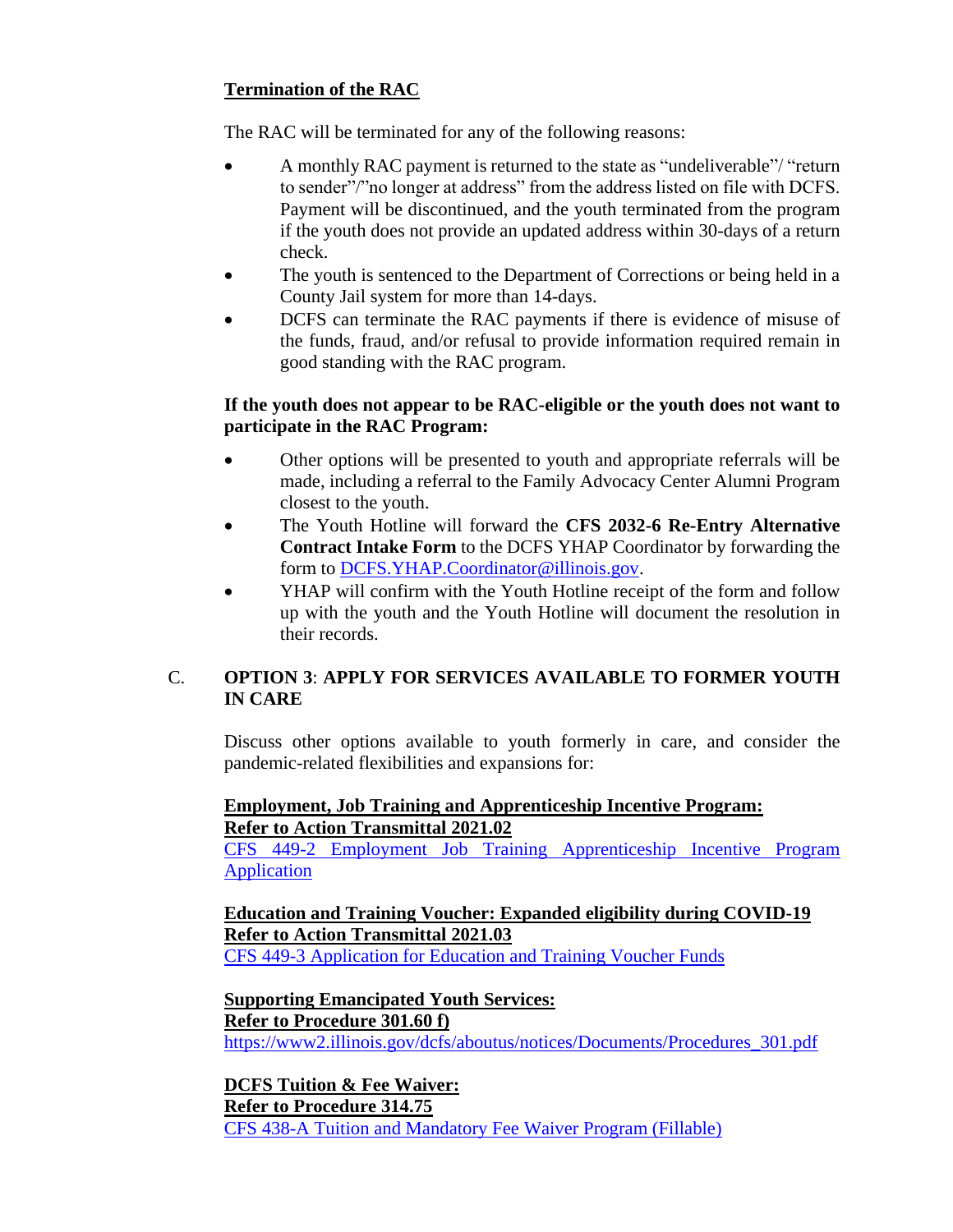### D. **OPTION 4: YOUTH HOUSING ASSISTANCE PROGRAM (YHAP):**

**Eligibility**: Youth between the age of 21 and not yet 27 remain eligible for all services provided by YHAP as described in DCFS Procedures 302-Appendix M regardless of whether their case is open or closed until October 1, 2021:

### **Benefits:**

- **Youth Housing Advocacy Program**-provides a housing advocate who works with the youth to obtain and maintain adequate housing.
- **Youth Cash Assistance Program-**provides funding to purchase items needed to obtain or maintain adequate housing such as security deposits, rent and utility arrears, furniture, and basic household items.
- **Youth Housing Subsidy** provides up to \$500 to the agency or person from whom the youth rents an apartment each month for up to one year, after the youth pays 30% of their income on housing (rent and utilities). The youth will work with their housing advocate and the Youth Housing Assistance Program Coordinator to determine the amount of the monthly subsidy. DCFS will reduce the amount of the subsidy by \$100 for the second half of the year. The YHAP Coordinator must approve the subsidy prior to October 1, 2021.

### E. **OPTION 5: FAMILY ADVOACY CENTER (FAC) ALUMNI SERVICES**

**Eligibility**: FAC's are available to assist former youth in care up to age 30.

#### **Services:**

- Help youth get a copy of important documents, including birth certificate, Social Security card and medical records;
- Help youth get a state identification card or a driver's license;
- Help with transportation when youth start a job or training program;
- Help youth connect to community-based adult services to receive needed support; and
- Help with housing referrals and application.

To access a list of Family Advocacy Centers:

- Visit the DCFS website for statewide list of [Family Advocacy Centers](https://www2.illinois.gov/dcfs/lovinghomes/families/Documents/Family_Advocacy_Directory.pdf)
- On the D-Net, click the Resources tab then click Family Advocacy Centers. Scroll to the bottom for the statewide list as well as lists broken out by region.

To find an FAC by zip code or your location, visit: The **S**ervice **P**rovider **ID**entification and **E**xploration **R**esource (SPIDER) website at <https://spider.dcfs.illinois.gov/>

- Enter your zip code or an address
- Select "Maximum Distance" from the dropdown
- Click "Locate Address"
- Click on "Keyword"
- Type in "Family Advocacy Center"
- Click "Search"